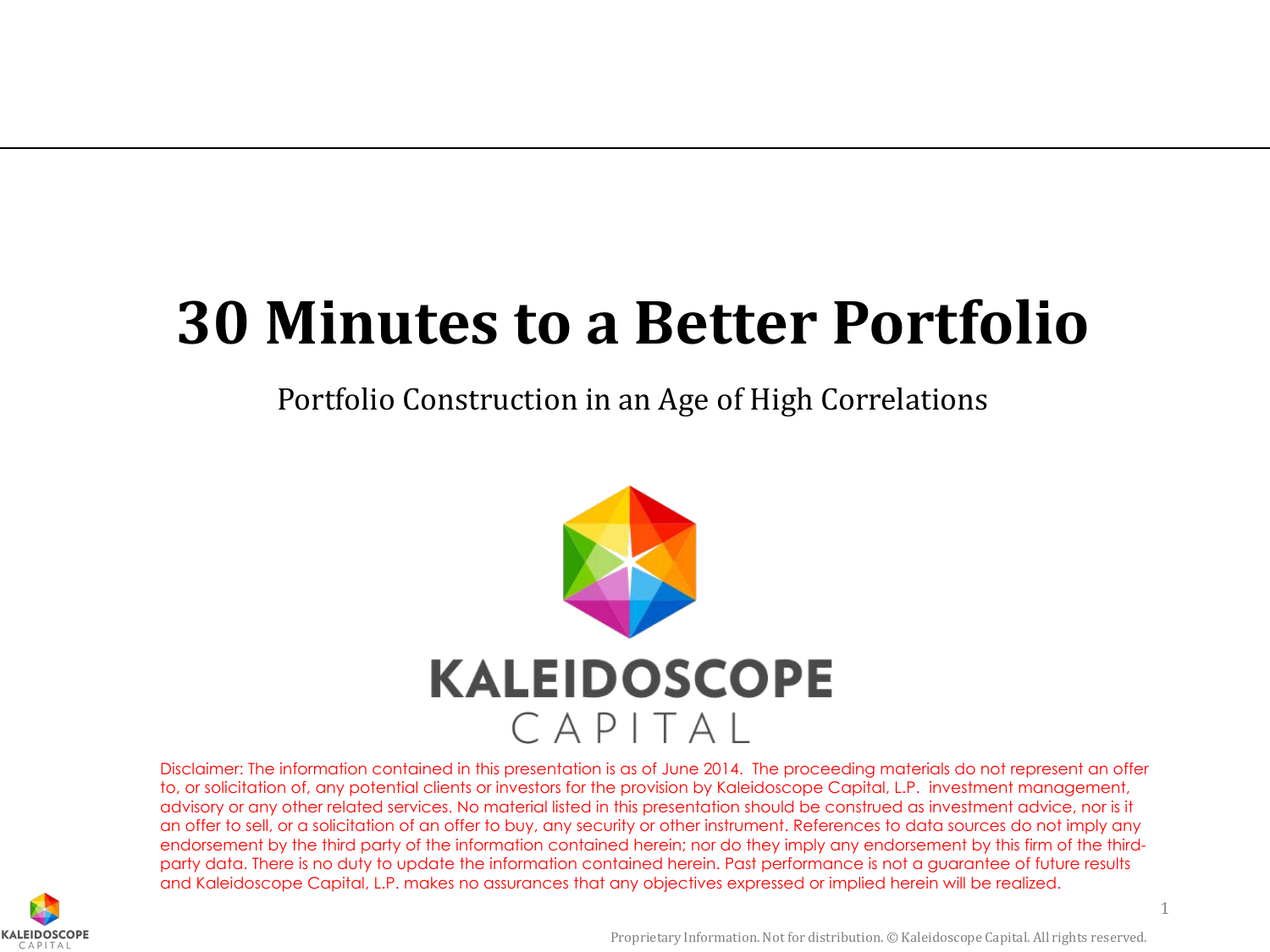## **Role of a Portfolio Manager**

- A portfolio manager has two jobs:
	- 1. Alpha creation
	- 2. Portfolio construction
- In our opinion, most managers focus too heavily on alpha generation at the expense of constructing a truly diversified portfolio
- We believe that the performance of many portfolios can be improved by following two simple portfolio construction rules…

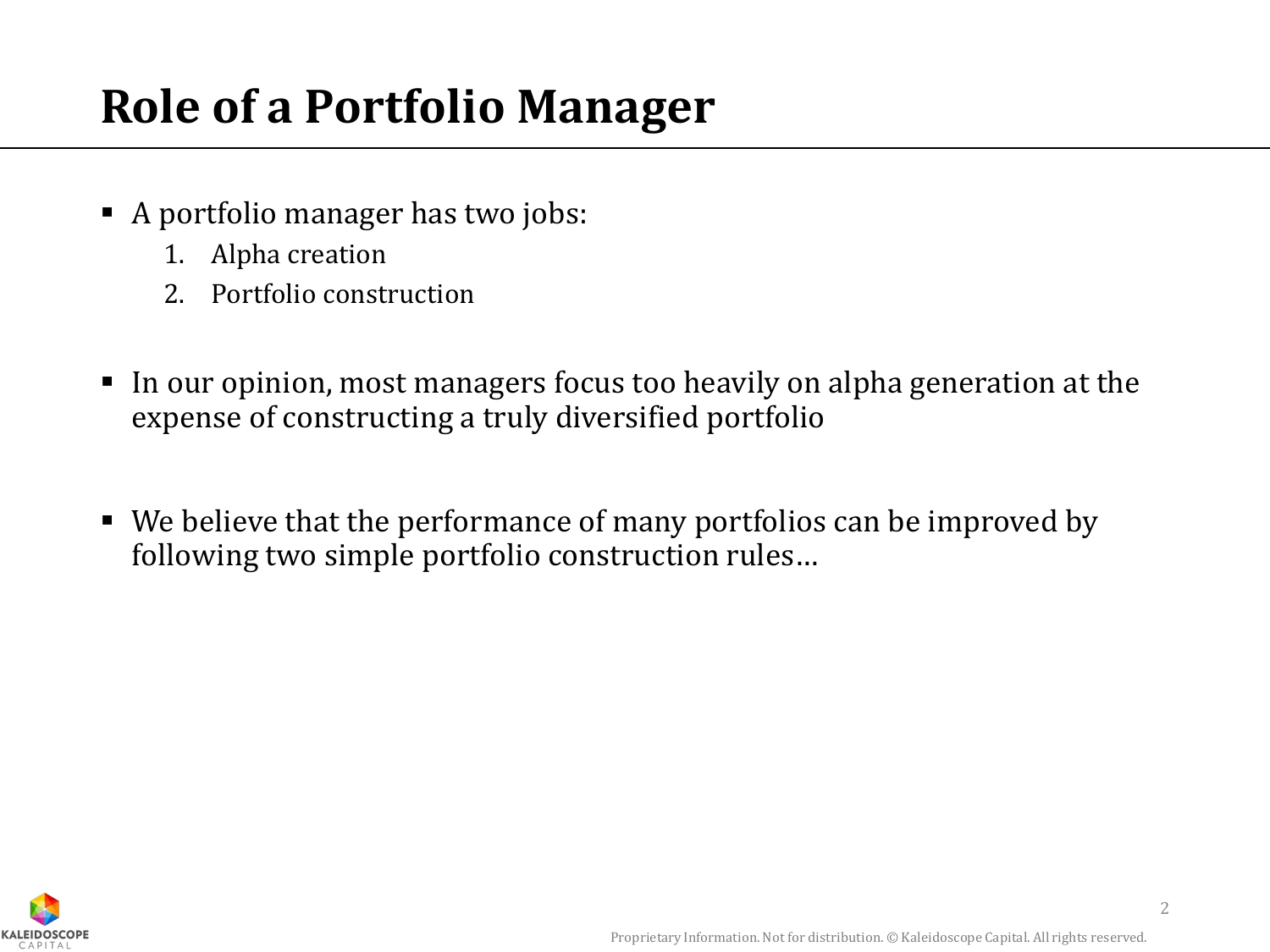## **If It Ain't Broke, Fix It!**

Simple portfolio construction techniques can vastly improve performance



As of June 30, 2014

**KALEIDOSCOPE** 

3 Source: SEC, Bloomberg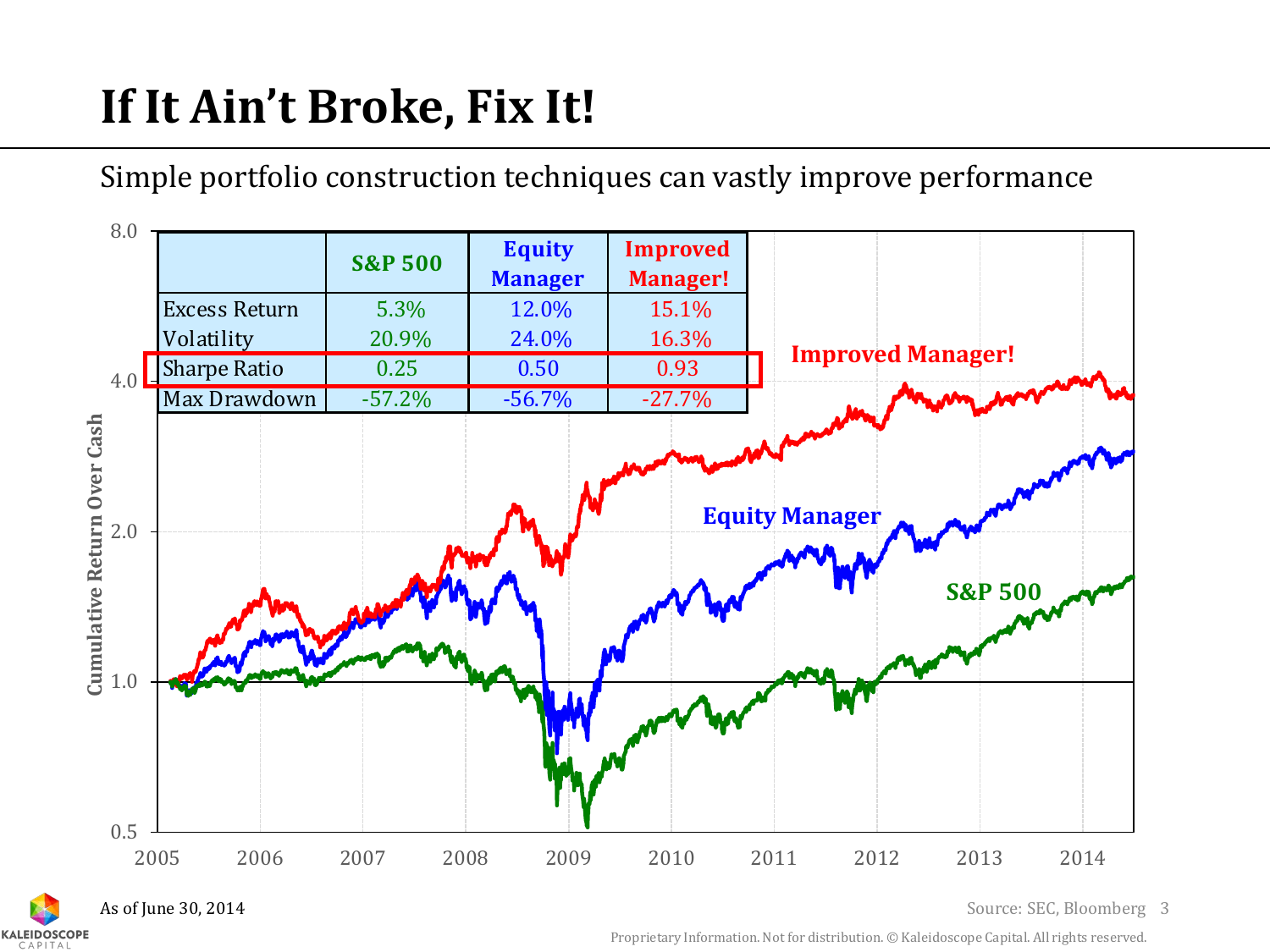## **Maximizing Sharpe Ratio**

- A primary objective of investment management is to maximize risk-adjusted returns, commonly measured by Sharpe Ratio
- If your objective is to maximize Sharpe Ratio, you need only follow two simple rules:

1 Find many independent bets 2 Bet in proportion to expected Sharpe Ratio

Any other approach will lead to a suboptimal Sharpe Ratio

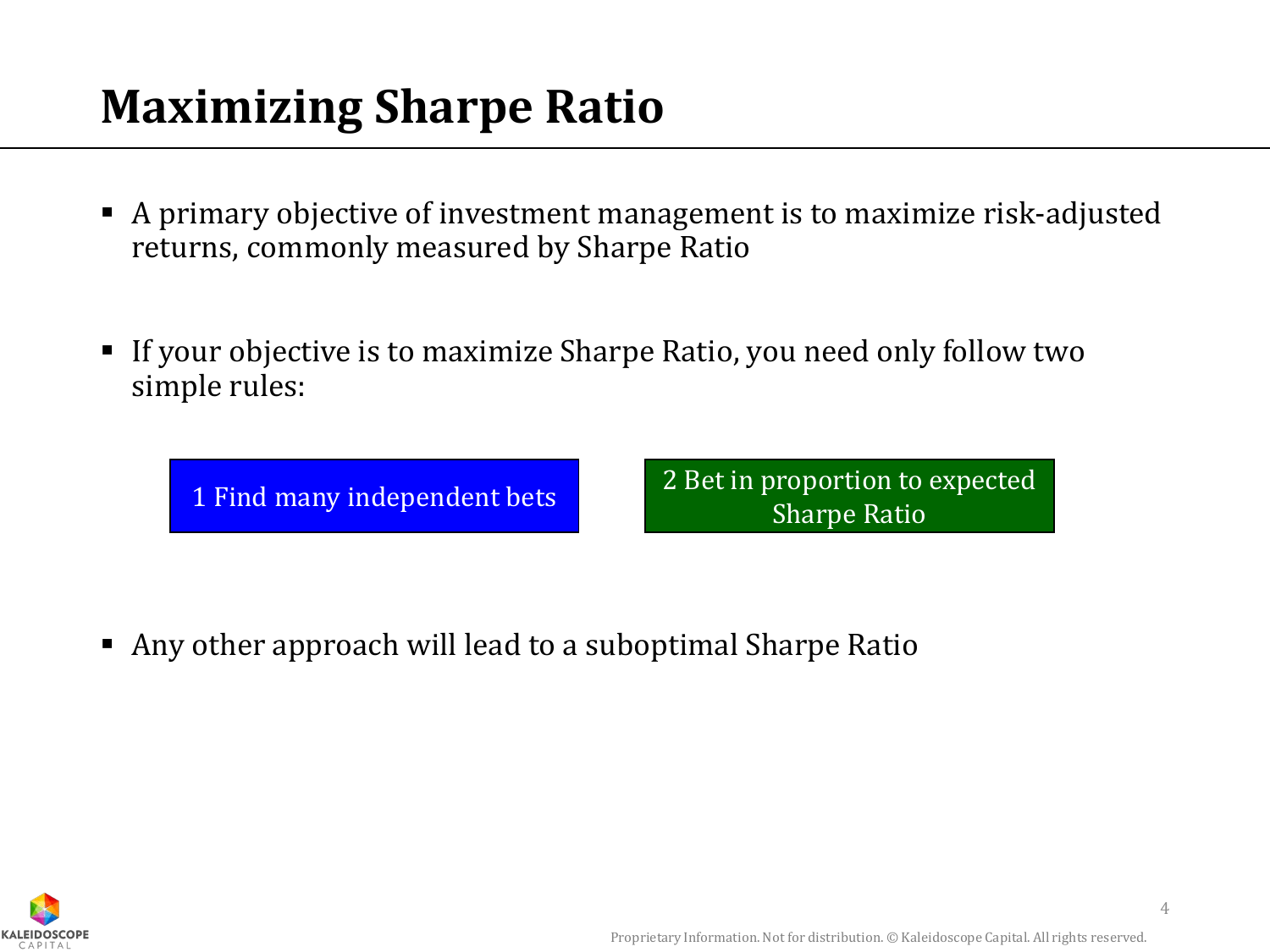## **Find Many** *Different* **Return Streams**





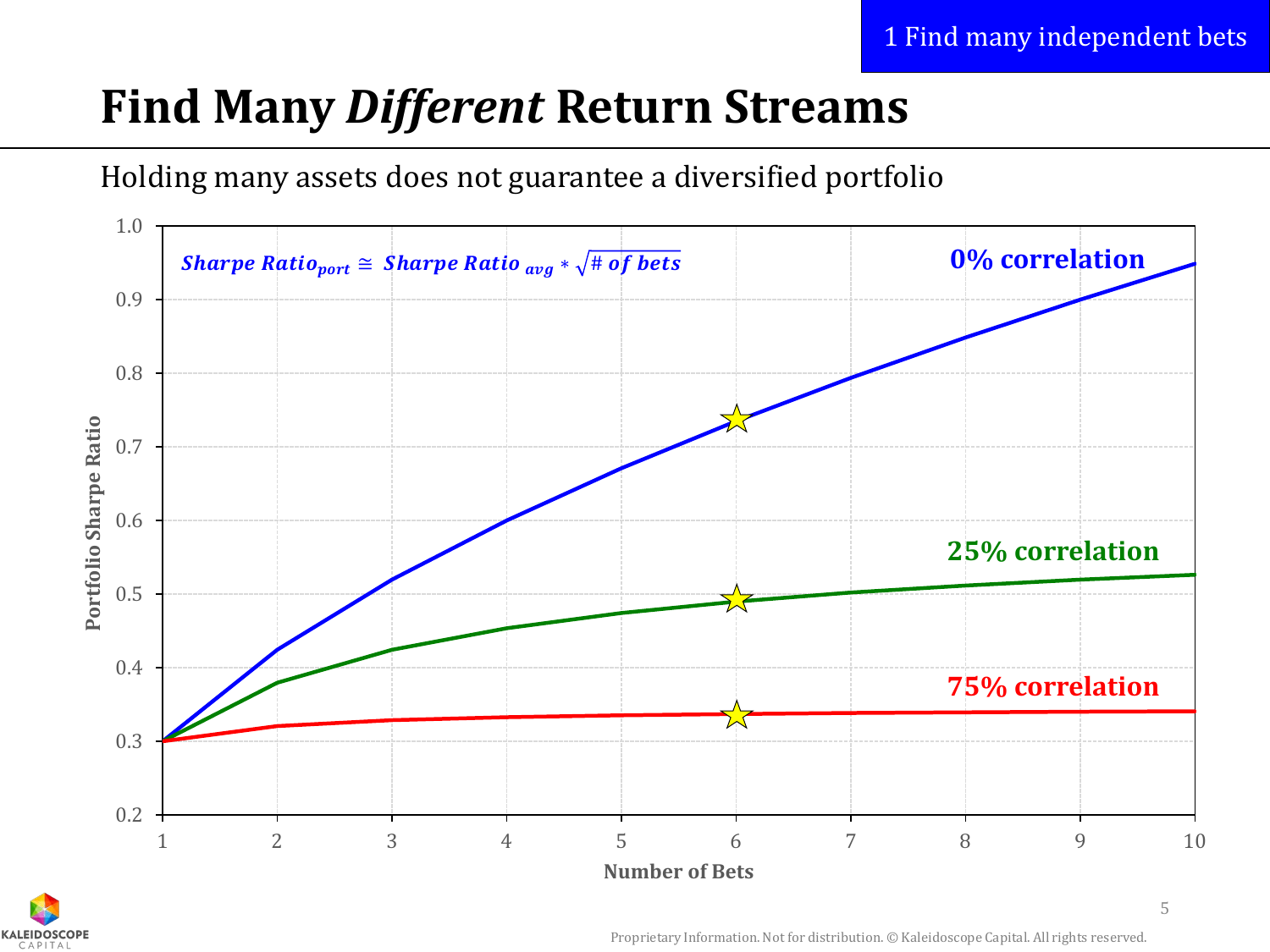## **Bet in Proportion to Sharpe Ratio**

- Two asset example:
	- **Asset A**: 0.3 Sharpe Ratio, 10% volatility
	- **Asset B**: 0.6 Sharpe Ratio, 10% volatility
- How does varying the weight of Assets A and B affect portfolio Sharpe Ratio?



 Since Asset B has twice the Sharpe Ratio of Asset A, portfolio Sharpe Ratio is maximized when Asset B has twice the weight as Asset A (67% vs. 33%)

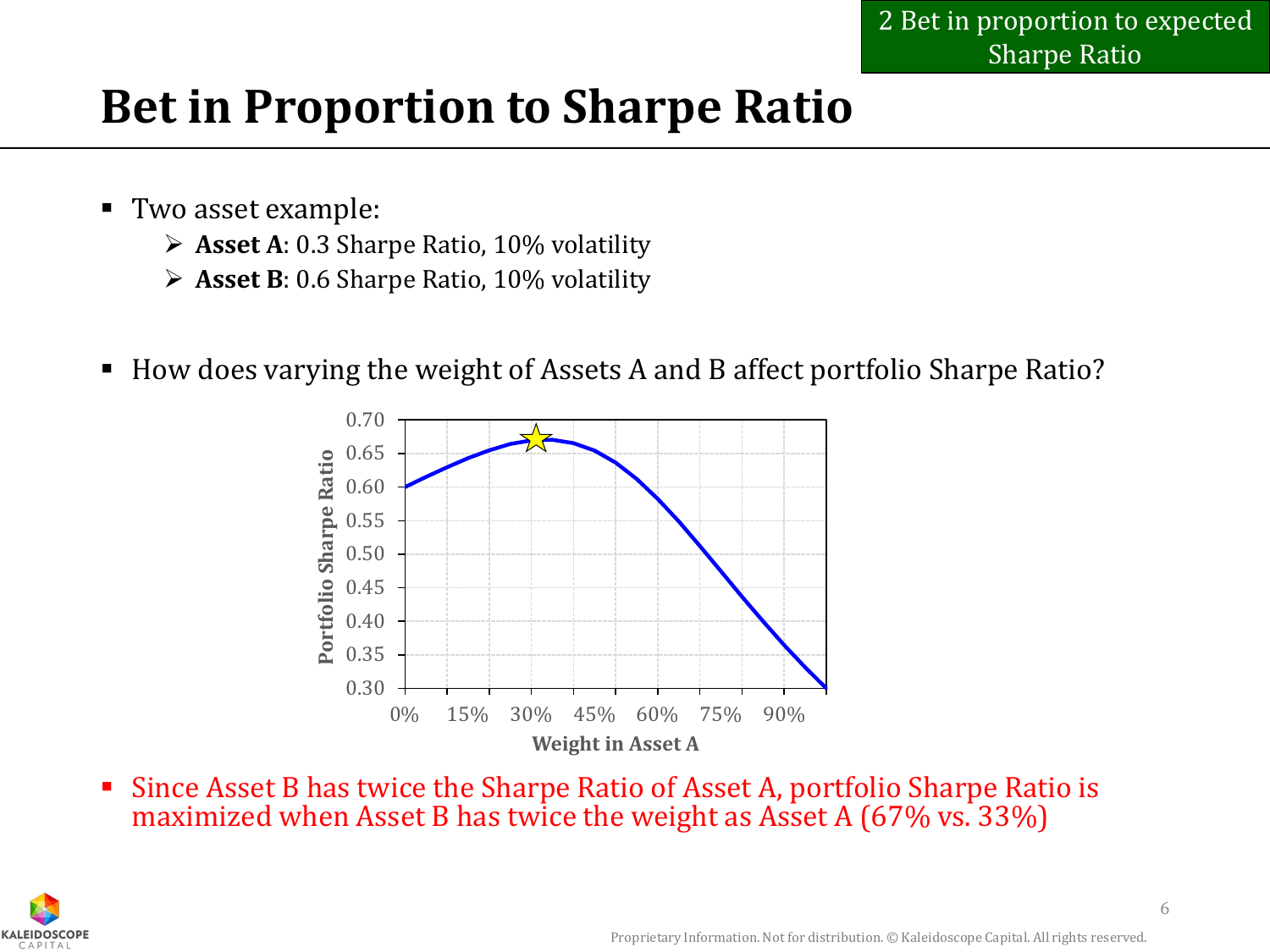# **Trend-Following in FX**

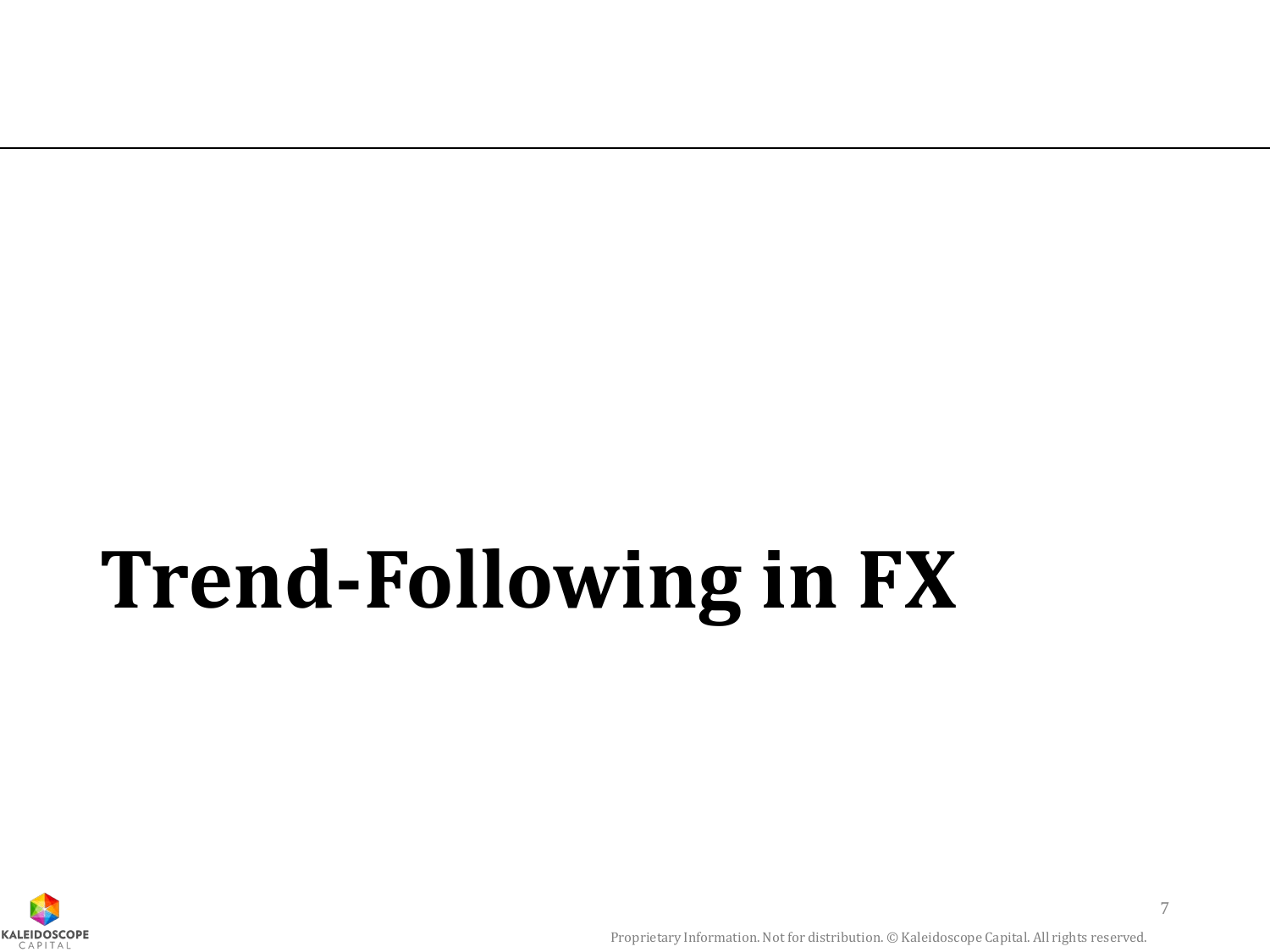## **Trend-Following in FX**

- Let's build a simple algorithm to trend-follow in FX
	- **Signal**: If 1-year change in spot FX is positive, go long. Otherwise, go short. Normalize by trailing volatility
	- **Rebalancing**: Hold for one month, rebalancing daily
	- **Weight**: Target constant 10% volatility
- We will run this model on 22 currencies against the US dollar
	- EUR, GBP, CHF, SEK, NOK, PLN, CZK, HUF, AUD, NZD, CAD, BRL, CLP, MXN, ZAR, IDR, INR, KRW, PHP, THB, TWD, and JPY

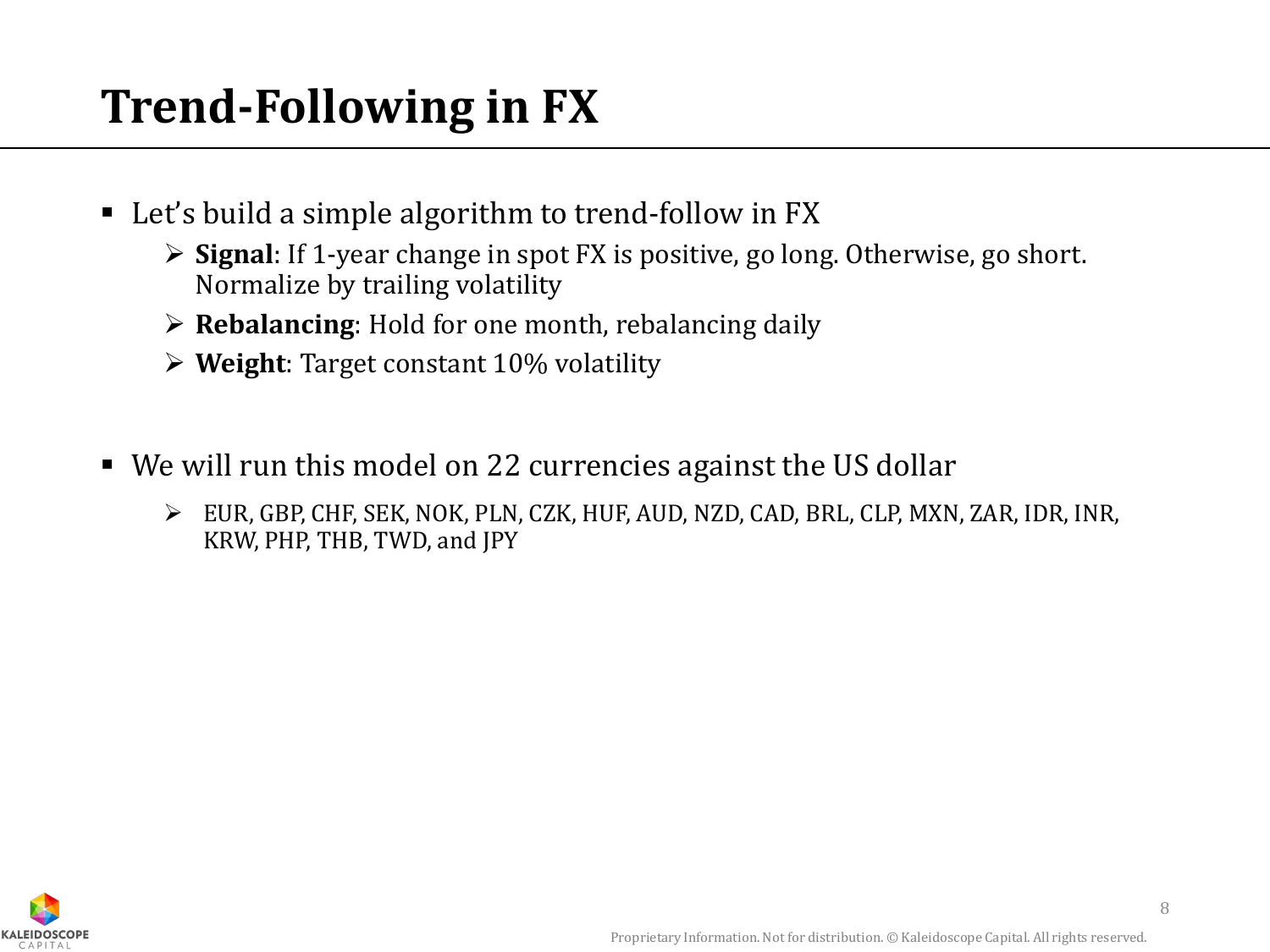## **Trend-Follower Returns**





As of June 30, 2014 **Source: Bloomberg** 9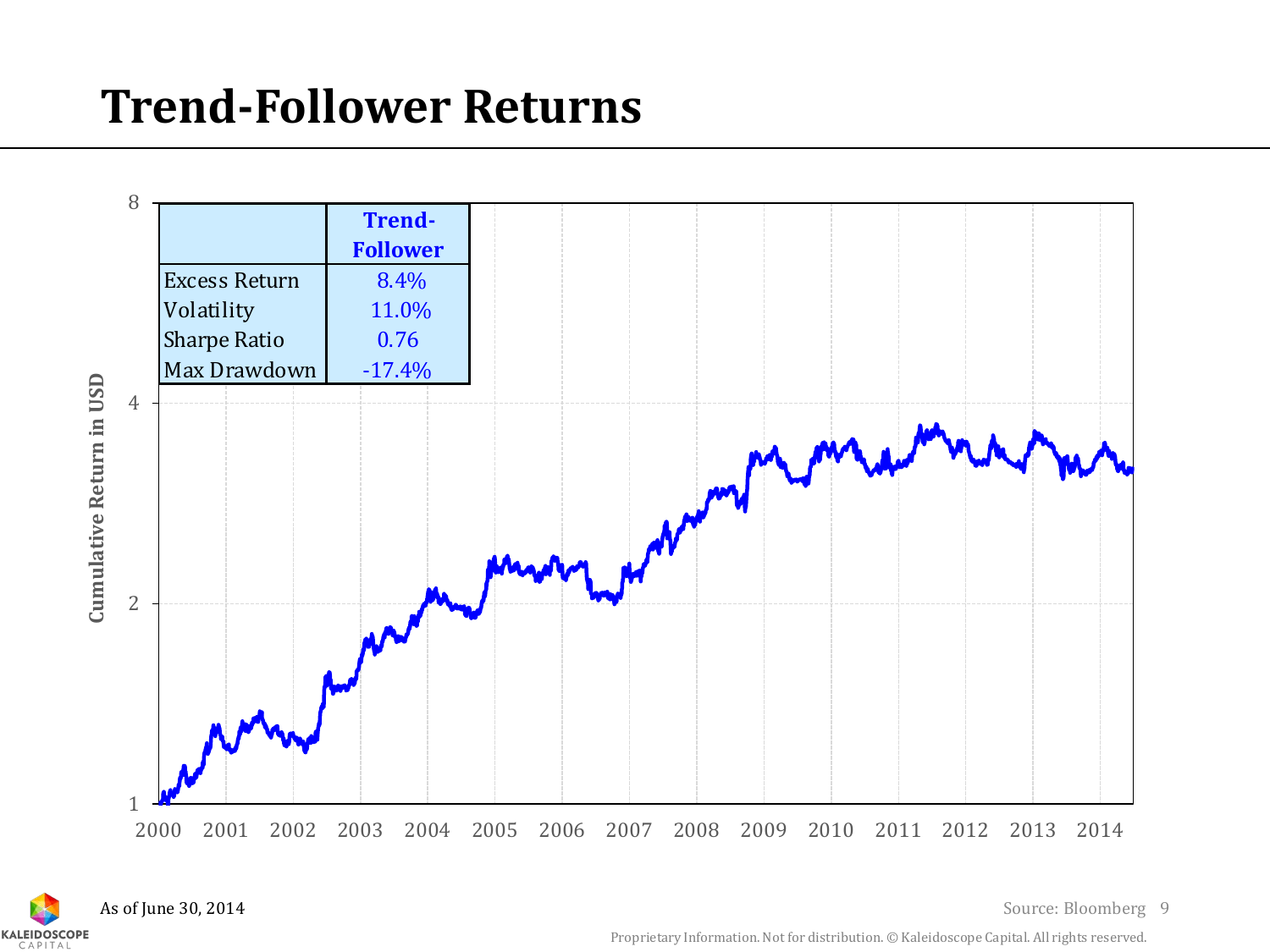## **What Explains the Trend-Follower's Returns?**

- The trend-follower's bets can be decomposed into two categories:
	- **1. Regional**
		- Europe
		- **▶ Commodity**
		- $\triangleright$  Emerging
		- $\triangleright$  Japan
		- $\triangleright$  e.g., Net position in commodity currencies vs. US dollar

#### **2. Intra-Region**

- $\triangleright$  Currencies vs. their respective regions
- e.g., NZD vs. Commodity FX

Europe: EUR, GBP, CHF, SEK, NOK, PLN, CZK, HUF Commodity: AUD, NZD, CAD, BRL, CLP, MXN, ZAR Emerging: IDR, INR, KRW, PHP, THB, TWD Japan: JPY All regional baskets are equal-weighted and denominated in USD 10

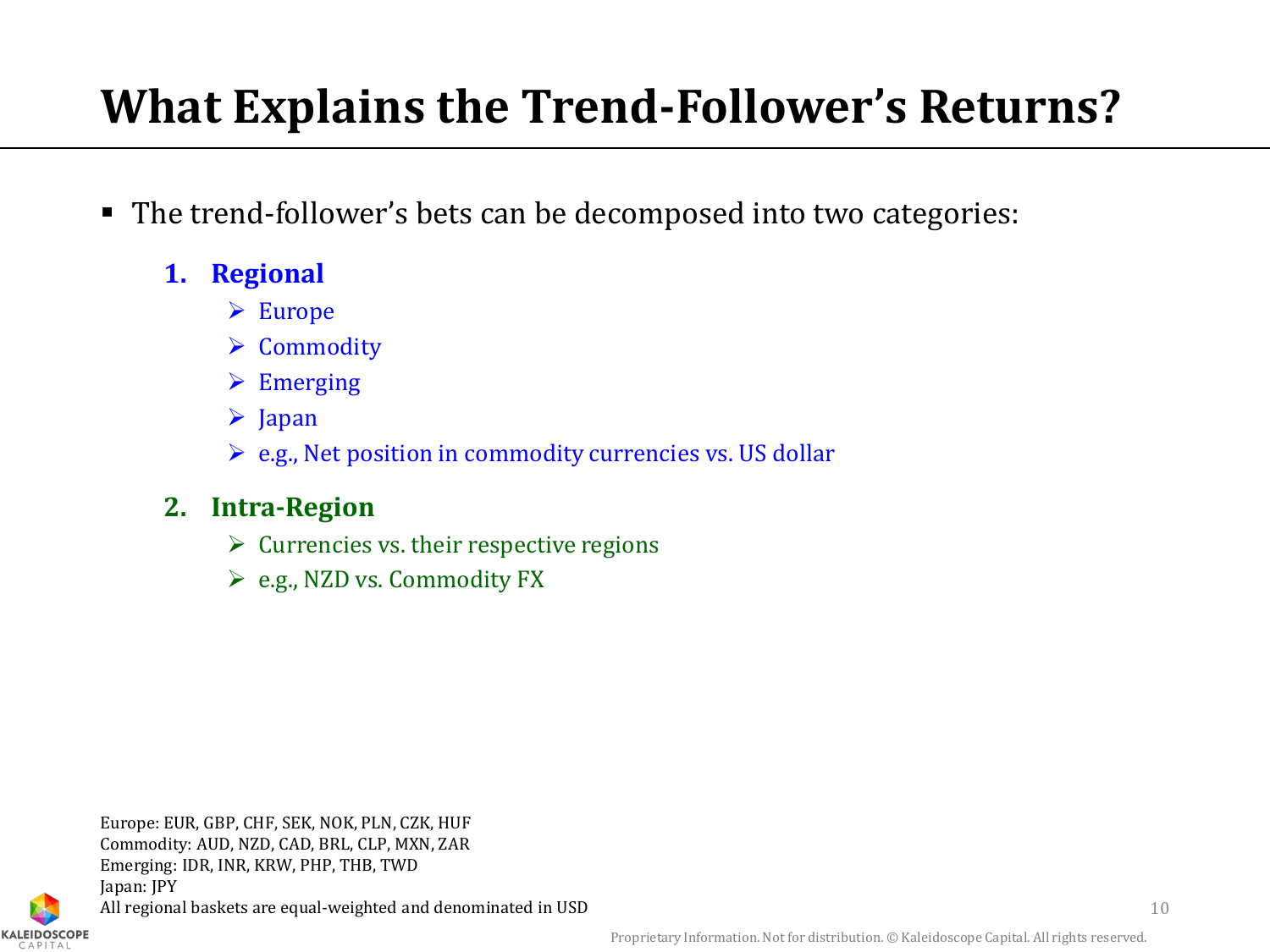## **Performance of Each Driver**





Source: Bloomberg 11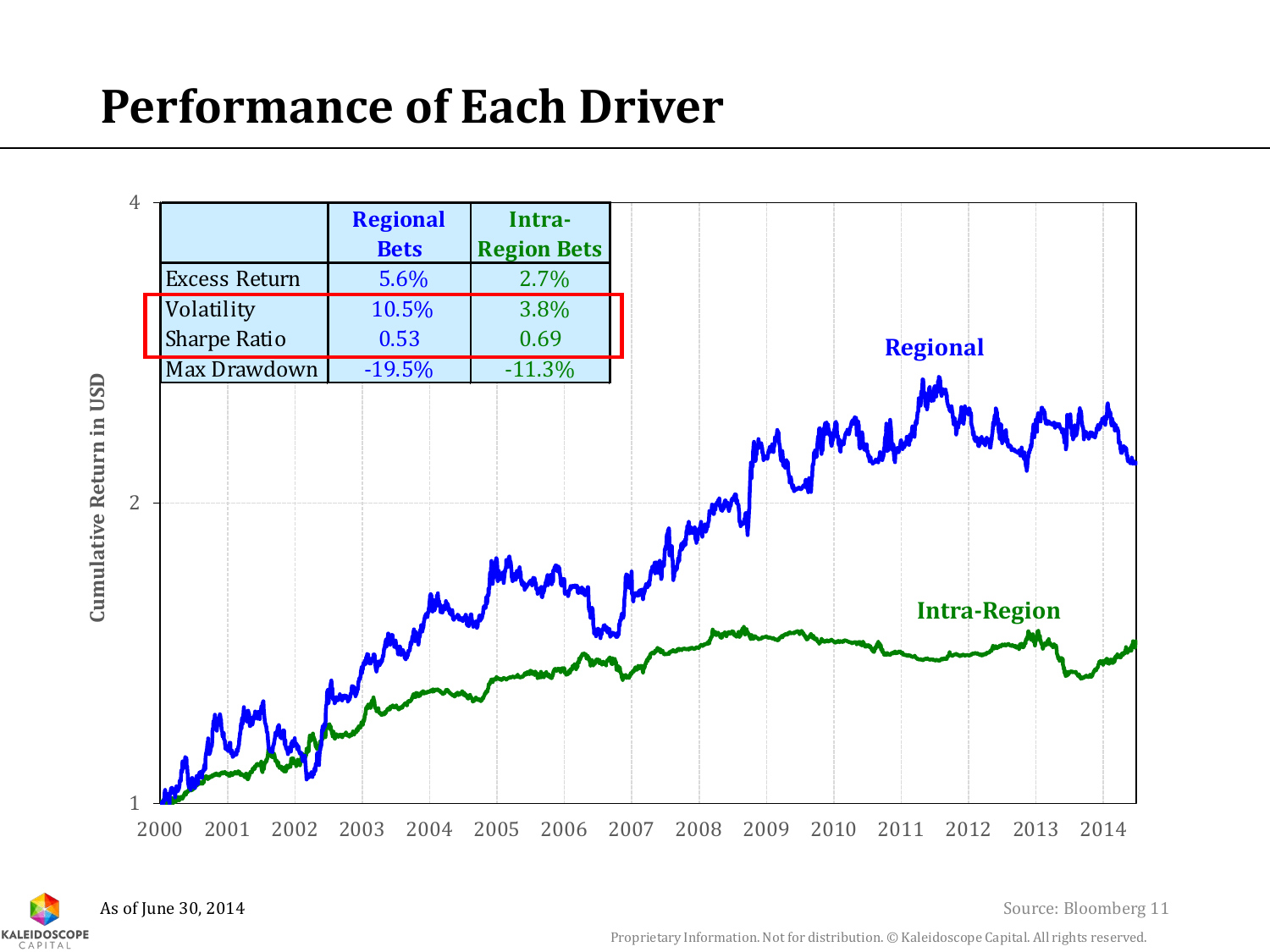## **Balancing Weights**

- Decomposing performance reveals a misalignment in betting:
	- $\triangleright$  The strategy takes significantly more risk (volatility) in regional bets (10.5%) than intra-region bets (3.8%)
	- $\triangleright$  However, the Sharpe Ratio of the intra-region bets (0.69) is at least as high as that of the regional bets (0.53)
- Without a prior to the contrary, we should assume (at least) equal ex-ante Sharpe Ratios of regional and intra-region bets
- Taking so much more risk in regional bets than intra-region bets violates the second rule of portfolio construction

2 Bet in proportion to expected Sharpe Ratio

 Let's redesign the strategy so that it targets the same risk for regional and intra-region bets

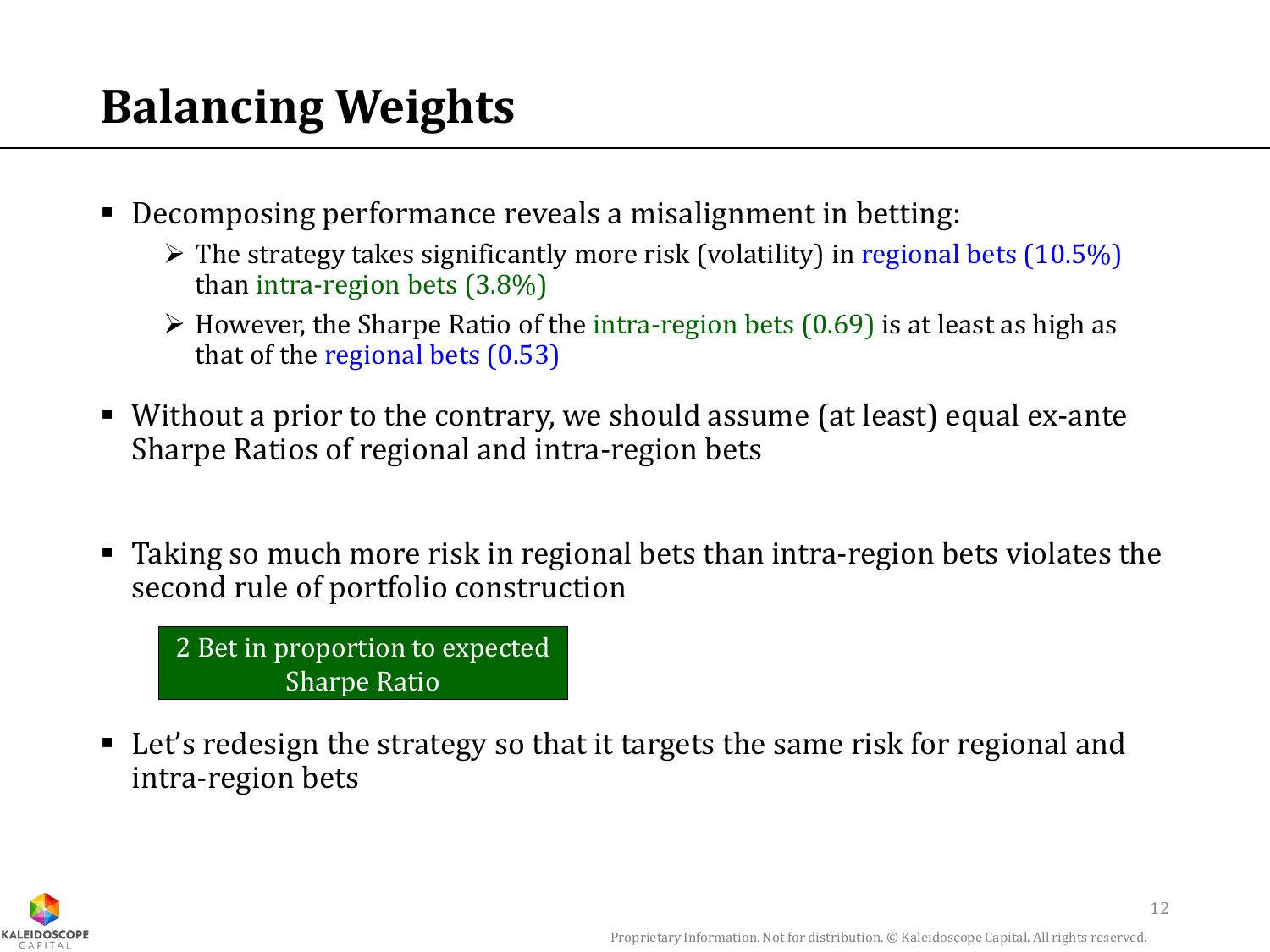### **Unsurprisingly, Balancing Risk Improves Performance**



As of June 30, 2014**KALEIDOSCOPE** 

13 Source: Bloomberg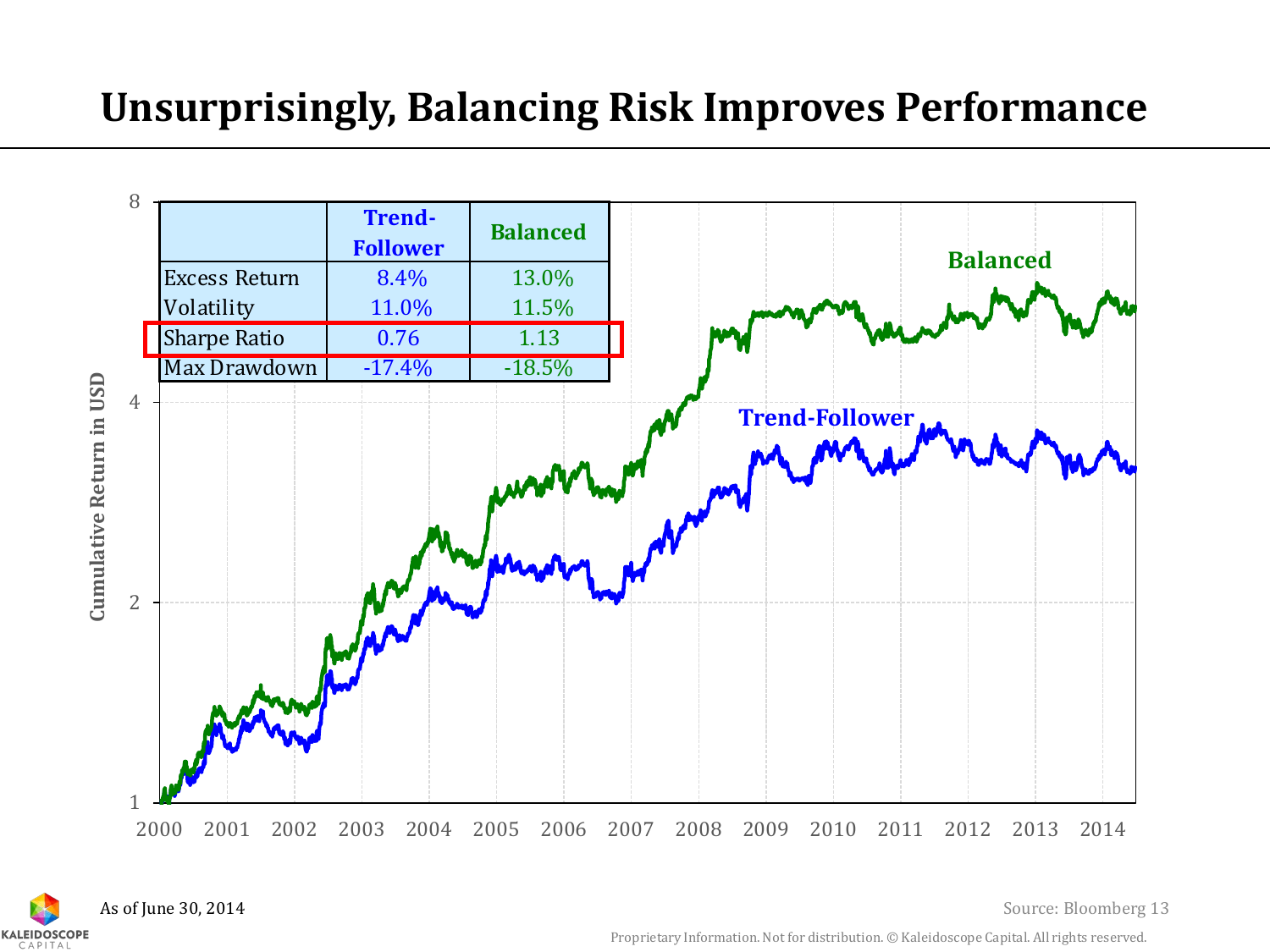# **How to Improve Our Equity Manager**

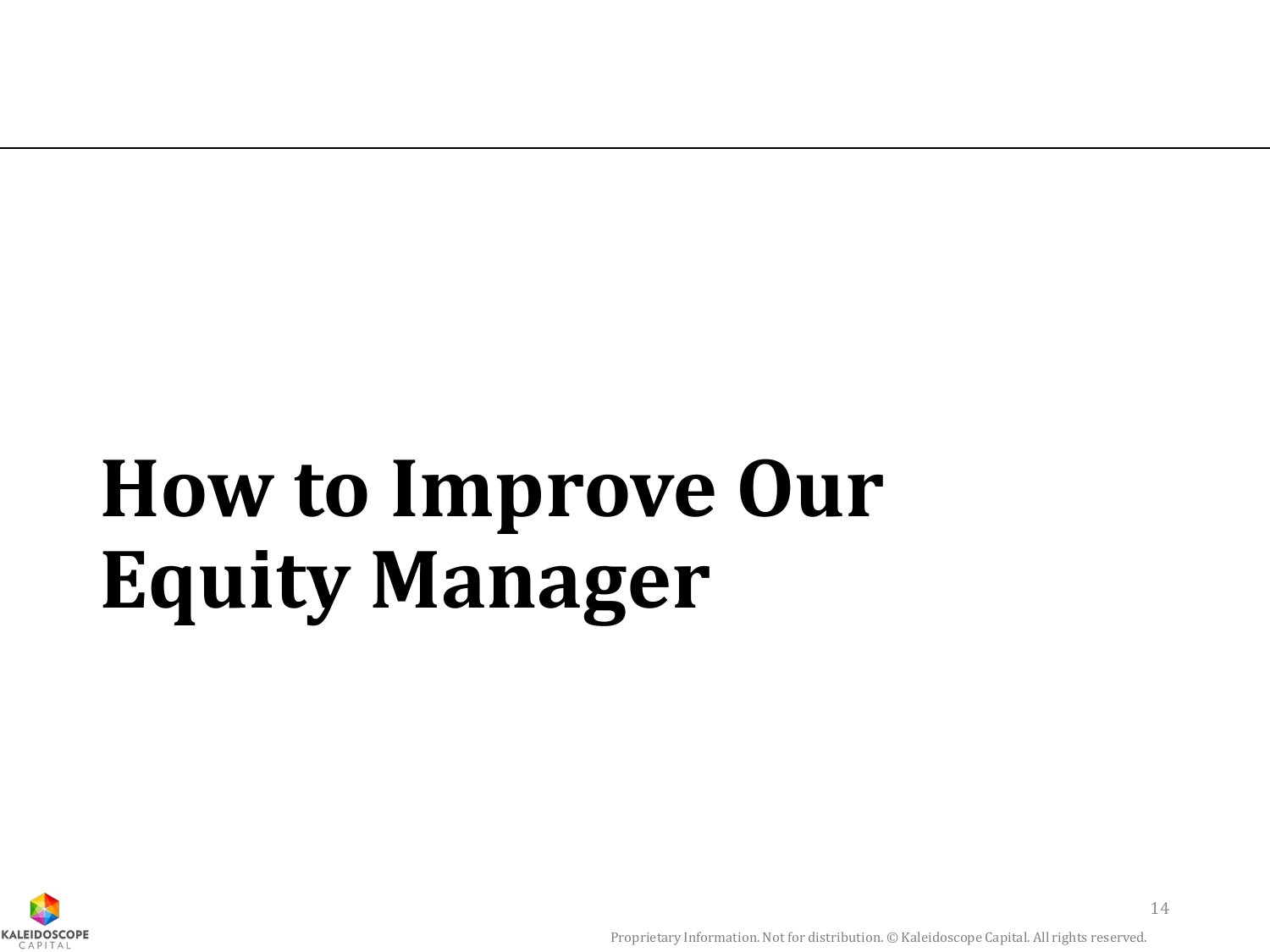## **Who is the Equity Manager?**

- The Security and Exchange Commission requires many large US institutional investment managers to file Form 13Fs, disclosing information on their holdings of various equity securities
- Our manager is an attempt at replicating a well-known Tiger Cub, created by mimicking the positions in its quarterly 13F filings
- The strategy copies the manager's long equity positions from its 13F filings, rebalancing every quarter.





Source: Security and Exchange Commission 15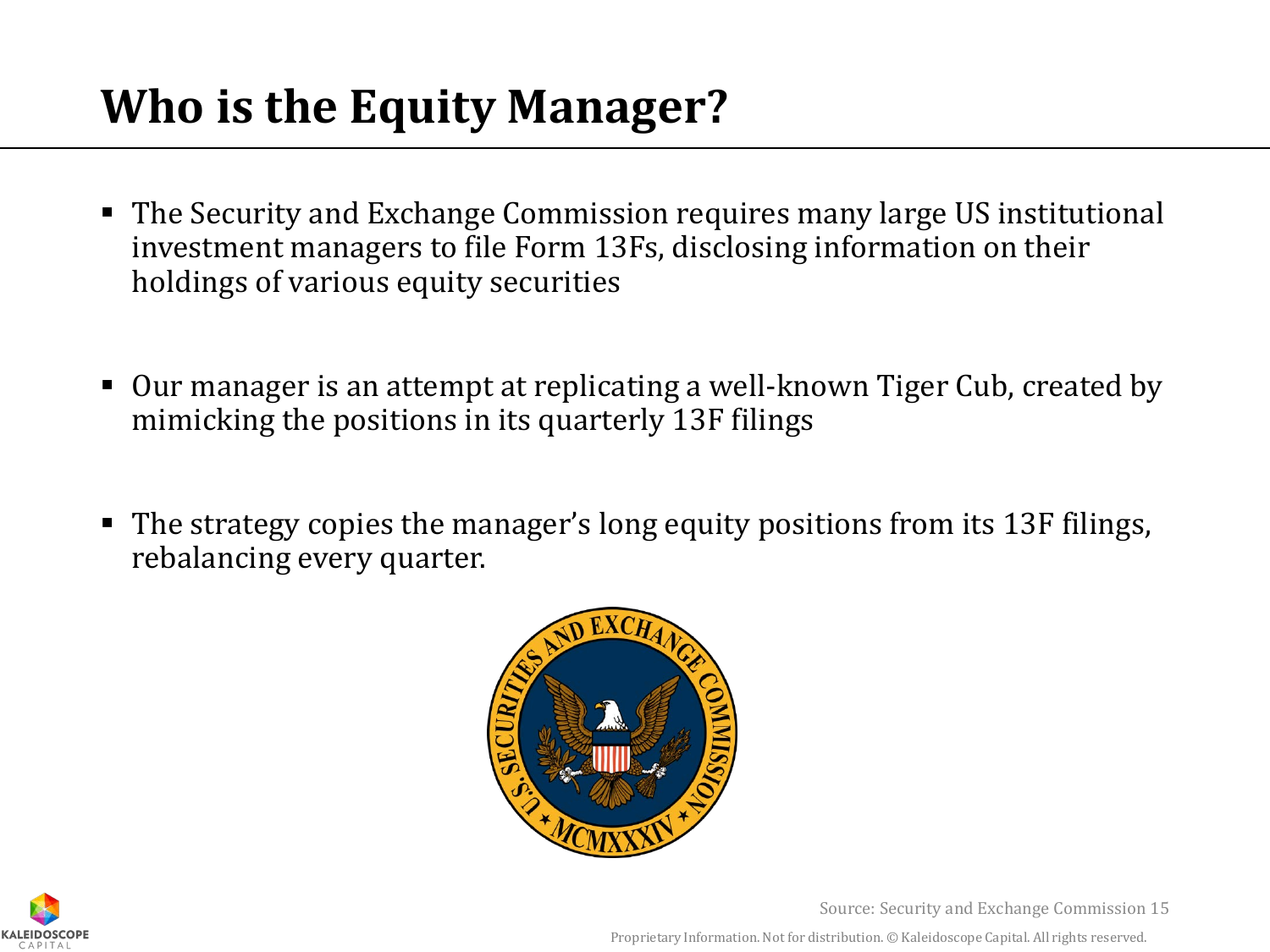## **Performance of the 13F Strategy**





As of June 30, 2014 Source: SEC, Bloomberg 16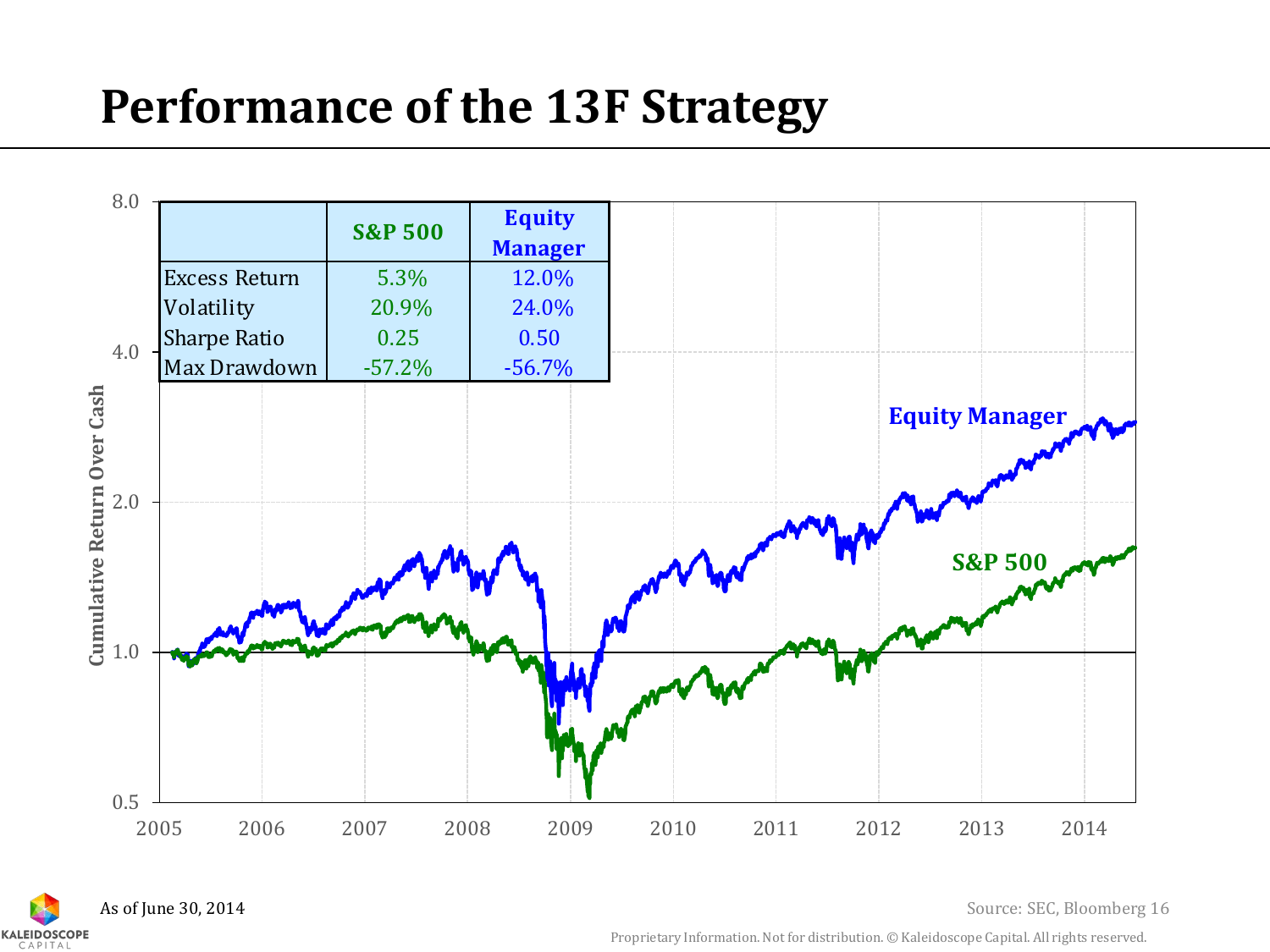## **Decomposing the Strategy's Returns**

- What drives the return to this strategy?
	- 1. Market exposure
		- $\geq 100\%$  S&P 500
	- 2. Sector allocation
		- $\geq$  Sector ETFs 100% S&P 500
		- e.g., Technology vs. S&P 500
	- 3. Stock alpha
		- $\triangleright$  Stock exposure Sector ETFs
		- e.g., Microsoft vs. Technology

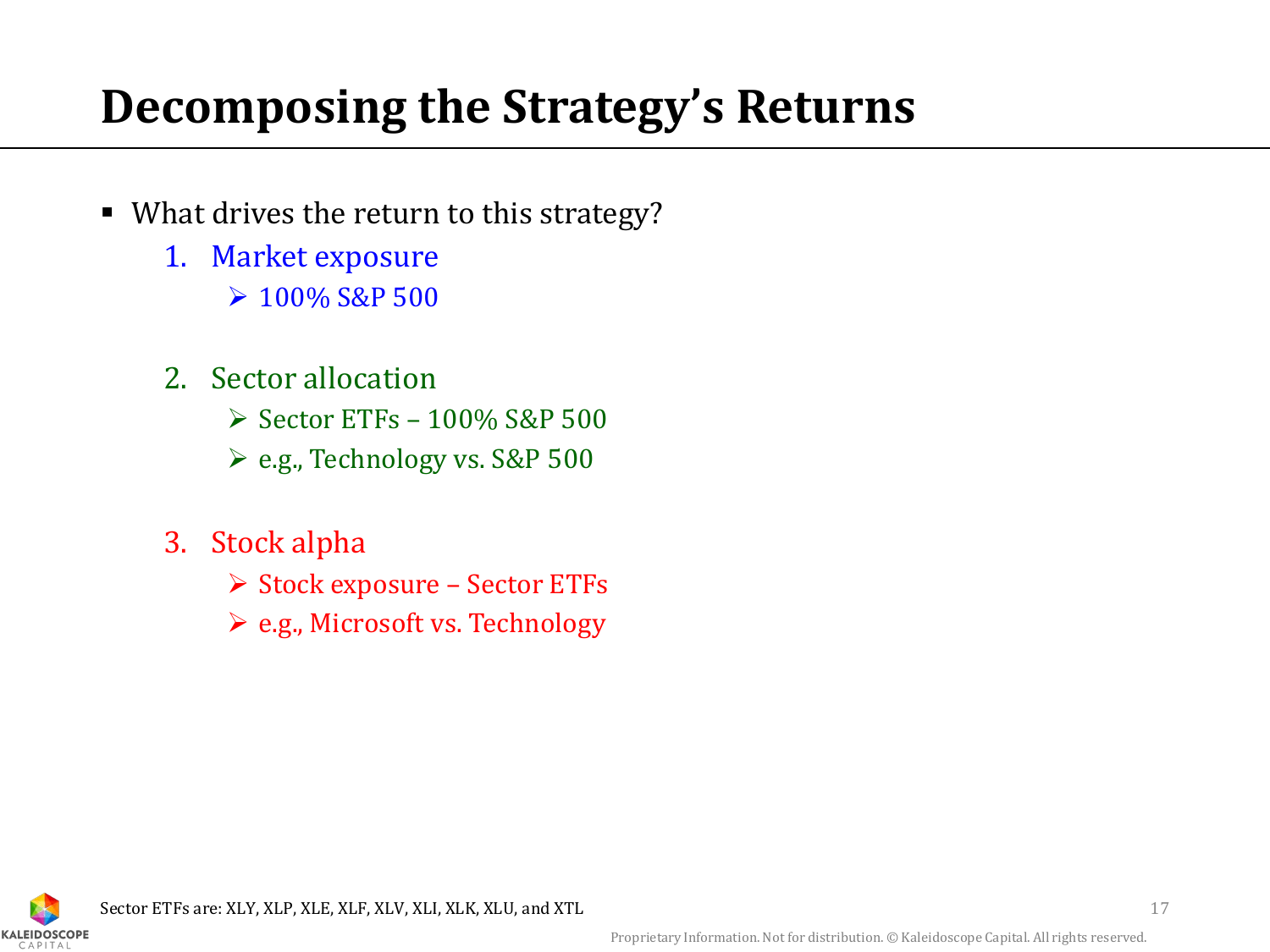## **Performance of Each Driver**





As of June 30, 2014 **Source: SEC, Bloomberg 18**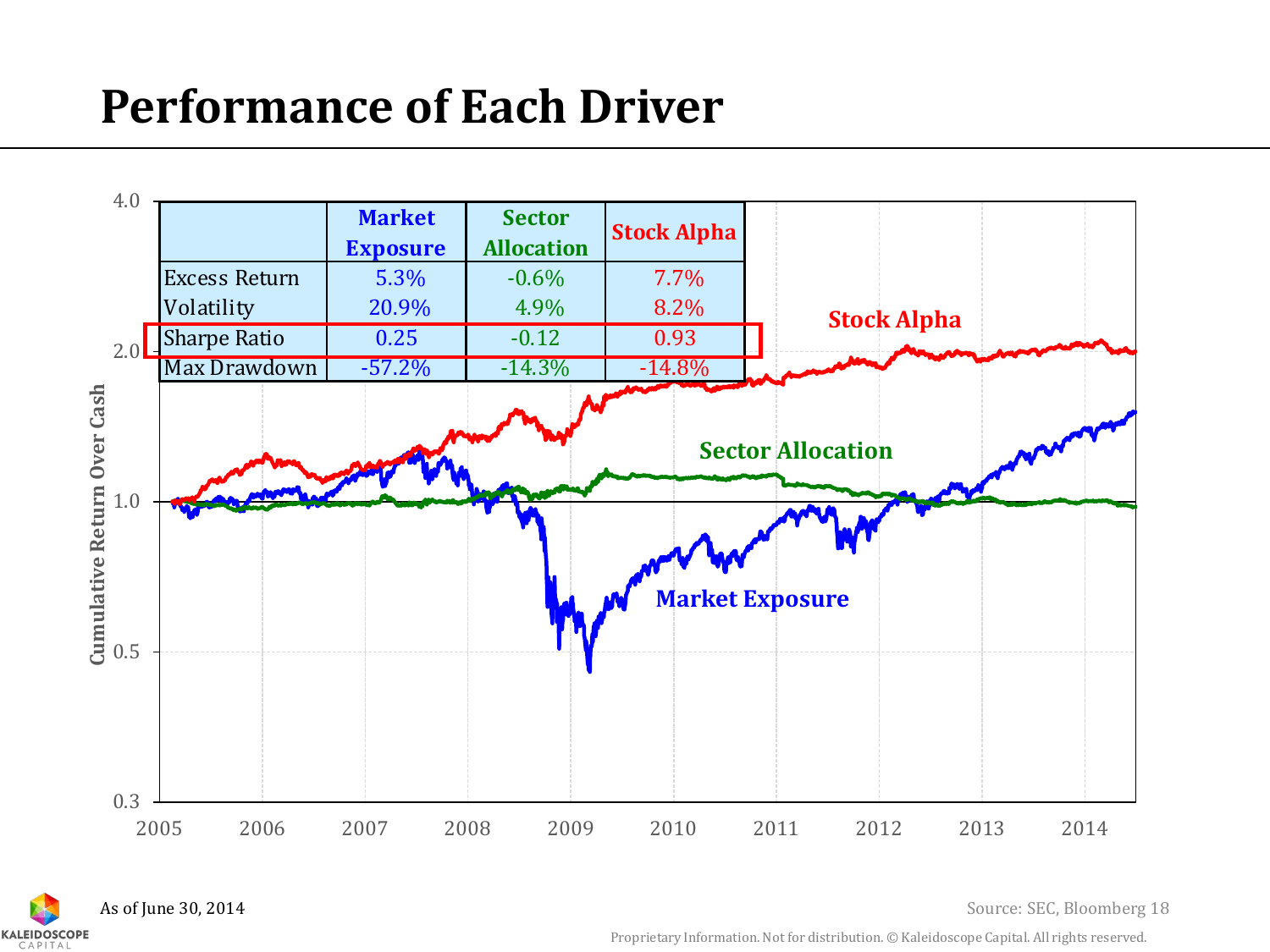## **Realigning Bet Weights**

- Decomposing performance reveals a misalignment in betting:
	- $\triangleright$  The strategy takes significantly more risk (volatility) in market exposure  $(20.9\%)$  than sector  $(4.9\%)$  and stock  $(8.2\%)$  bets
	- $\triangleright$  However, the Sharpe Ratio of the stock alpha (0.93) is significantly higher than that of market exposure (0.25)
- Let's propose two strategies to improve the betting scheme:
	- **Balanced strategy:**
		- Assume no ex-ante difference in market, sector, and stock Sharpe Ratio
		- Allocate equal risk (10% volatility) to each of the three return streams

#### **Stock alpha only:**

- Assume manager only has skill in stock bets
- Hedge each stocks' exposure using its respective sector ETF
- **Apply 2x leverage**

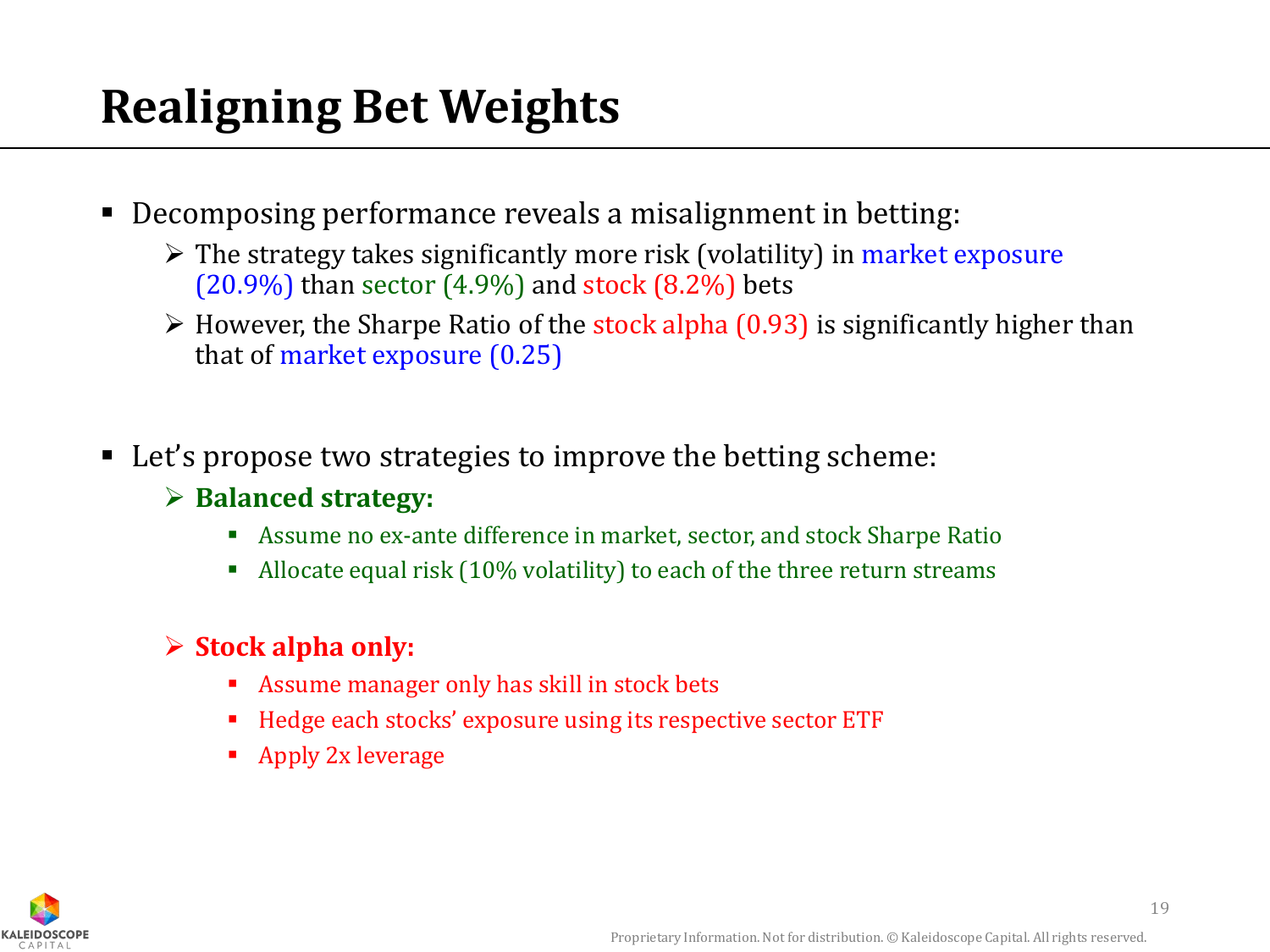## **New Weights Improve Performance**



As of June 30, 2014**KALEIDOSCOPE** 

Source: SEC, Bloomberg 20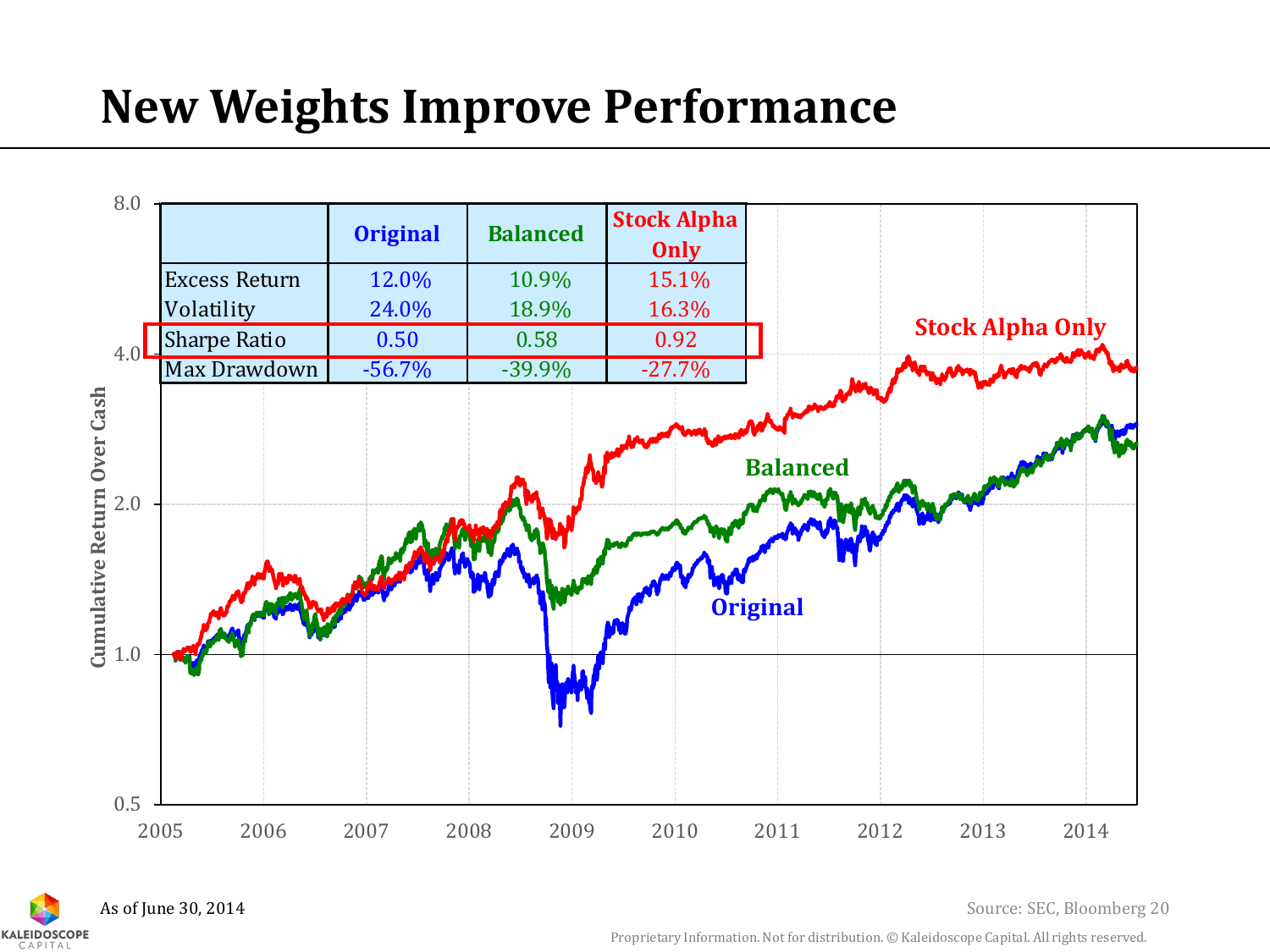### **Relative Value Bets Benefit From High Correlation**

- Today's high correlation regime is problematic for many investors
	- $\triangleright$  High correlations reduce the number of effective bets that directional traders can make (e.g., risk on/risk off)
- However, high correlations are actually beneficial for relative value traders  $\triangleright$  High correlations reduce the volatility of pair trades (e.g., AAPL vs. Tech)
- The steady increase in correlations over the last several years makes the adoption of relative value more important
- We believe that it is important for managers to flexibly allocate between directional and RV trades depending on the correlation environment